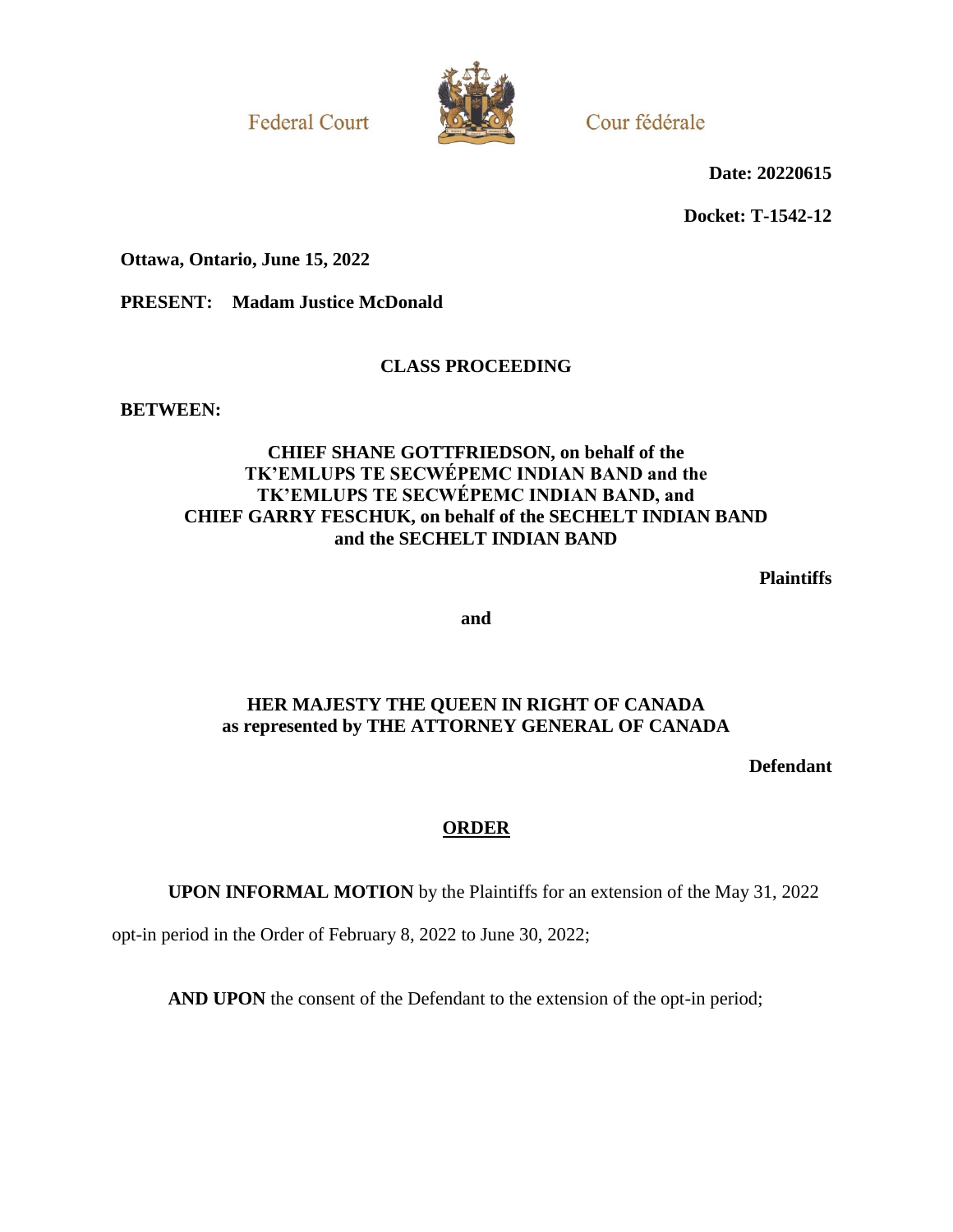### **THIS COURT ORDERS that:**

- 1. The Additional Opt-in Period for Indian Bands to be added as Class members is extended to June 30, 2022, at 11:59 PST;
- 2. Pursuant to Rule 334.32(4) of the *Federal Courts Rules*, the Representative Plaintiffs shall provide notice of the extension of the Additional Opt-in Period to all Indian Bands not already Class members as soon as reasonably practicable, by:
	- a. posting information regarding the extension on this class proceeding's websites at [www.justicefordayscholars.ca](http://www.justicefordayscholars.ca/) and [www.bandreparations.ca;](http://www.bandreparations.ca/) and
	- b. sending an email informing of the extension to all Indian Bands known to Class Counsel, or made known to Class Counsel by the Defendant that are not already Class members;
- 3. Class Counsel shall produce the following information to the Defendant:
	- a. on or before June 30, 2022, a list of all bands opted in by Friday, June 23, 2022; and
	- b. on or before July 7, 2022, a list of all bands opted in by June 30, 2022, and the basis of the opt-in for all new opt-ins.
- 4. Notice of any motions related to issues arising out of the opting-in of any new Class members shall be provided by August 5, 2022;